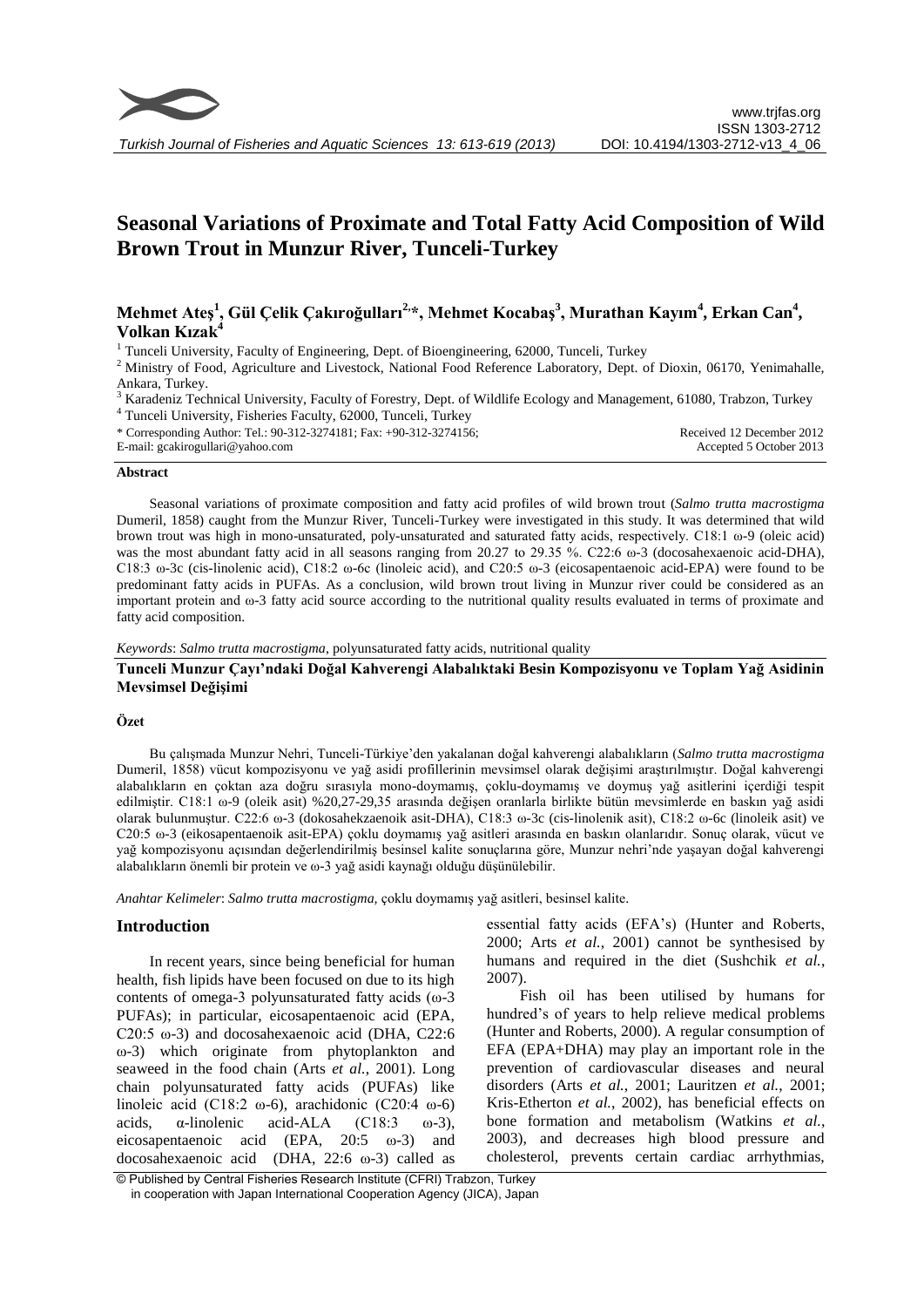lowers the occurence of diabetes, and appears to reduce symptoms associated with rheumatoid arthritis. Also, ω-3 PUFAs play a vital role in the development and function of the nervous system, photoreception, and the reproductive system. (Hunter and Roberts, 2000; Sidhu, 2003; Tapiero *et al.*, 2002). ω-3 fatty acids have protective effect of on breast, colon, gastrointestinal and lung cancer (Rose, 1997; Hunter and Roberts, 2000). Eicosapentaenoic acid (EPA, 20:5 ω-3), docosahexaenoic acid (DHA, 22:6 ω-3) and arachidonic acid (C20:4 ω-6; ARA) are necessary to maintain cell membrane structure integrity and particularly proved as the precursors of composite hormones known as eicosanoids which involve in several metabolic processes of the human body (Sargent *et al.*, 1999).

Since, the main part of fish consumed by human is generally muscle, analysis of the fatty acid profiles of the muscle from fish living in their natural ecosystem, can yield valuable information (Akpinar *et al.*, 2009). A rare fish species inhabited the Munzur River is the wild [brown trout](http://en.wikipedia.org/wiki/Brown_trout) belonging to the genus salmo, may be distinguished by their brownish-yellow colour with dark and red spots on olive background. Trout that lives in great number in the Munzur River became one of the most preferred and caught fish because of its unique aroma and makes up an important [economic value](http://en.wikipedia.org/wiki/Value_(economics)) for the region (Kayım *et al.*, 2011). Arslan *et al.* (2012) mentioned that, brown trout can be considered an important fish species in efforts to increase diversity in Turkish aquaculture production since, it is highly regarded in Turkey in recent years although the local market value is higher than rainbow trout, and the growth rate is relatively low comparingly rainbow trout.

Since fish is the most important source of the essential ω-3 fatty acids for human nutrition, and due to the known variation of proximate and FA composition in different ecosystems, investigating chemical composition of fish species from various locations is very important.

A few authors have ascertained that *Salmo trutta macrostigma* from two different rivers of Turkey contain lipids rich in these ω-3 LC-PUFAs (Aras *et al.*, 2003; Akpınar *et al.*, 2009; Bayır *et al.*, 2010). There is only one study (Kayım *et al.*, 2011) determining the fatty acids of *S. trutta macrostigma* in Munzur River, Turkey. But, the seasonal fatty acid dynamics of this wild species is not known. The aim of this study was to determine the seasonal changes of proximate and fatty acid composition in the muscle of *S. trutta macrostigma* caught from Munzur River, Tunceli-Turkey.

#### **Materials and Methods**

# **Fish and Sampling**

Wild Brown trout (*S. trutta macrostigma* Dumeril, 1858) samples were caught with electric

fishing from Munzur River from two different stations for three times in the dates of October-2009, January-2010 and March-2010 representing the middle months of seasons of autumn (3 individuals), winter (4 individuals) and spring (5 individuals) respectively. Immediately after catching, they were stored on ice in an insulated box and transferred to the National Food Reference Laboratory, Ministry of Food, Agriculture and Livestock, Ankara, Turkey.

Two stations through the Munzur River named as Upper Torunoba and Koyungölü (Ovacık) were located at the latitude of 39°17.510' North, longitude of 39°22.997' East and altitude of 1140 m, and the latitude of 39°20.804' North, longitude of 39°7.073' East and altitude of 1277 m, respectively. Munzur River rises from the Munzur mountain located in the North of Ovacık. It combines with Pülümür stream in the city center of Tunceli and then pour into Keban Dam Lake. The main part of river flows from Tunceli province. The river is very rich in terms of red-spotted trout (*S. trutta macrostigma* Dumeril, 1858). Munzur valley is full of natural plants and step slopes, waterfalls, canyons and interesting rock formations, and taken into protection as Munzur natural park.

#### **Proximate Analysis (Chemical Determinations)**

Chemical composition of fish samples was analyzed by standard methods following AOAC (1995). Prior to analyses, edible parts of the fish samples were homogenized. Moisture content was calculated on 3 g of sample, dried in a thermoventilated oven at 105°C overnight. Crude protein was analyzed using the Kjeldahl method ( $N \times$ 6.25) and ash by incineration at  $550^{\circ}$ C in a muffle furnace. Lipid was extracted from the fish samples with cyclohexane, 2-propanol, and water (Smedes and Thomasen, 1996). All chemical determinations were carried out in duplicate.

### **Lipid Extraction and Fatty Acid Analysis**

Edible parts of fish samples were homogenized, and 40 g of samples were taken. Next, 2-propanol and cyclohexane were added, homogenized via ultra turrax, and then distilled water was added; it was homogenized again via ultra turrax and then centrifuged. The supernatant was pipetted to the funnel filled with anhydrous sodium sulphate fitted to a flask tared before. This procedure was repeated 2 more times. After that, the solvent was evaporated via the rotary evaporator and then the flask was left to stay in the oven overnight (Smedes and Thomasen, 1996). Afterwards, extracted lipids were further prepared for fatty acid analysis. For preparation of fatty acid methyl esters, 2-3 drops fish oil was taken in a tube, and mixed with 10 ml n-heptane and 0.5 ml 2 N KOH in methanol. And then the mixture was homogenized by using vortex and waited for an hour. After that, the supernatant was pipetted and filtered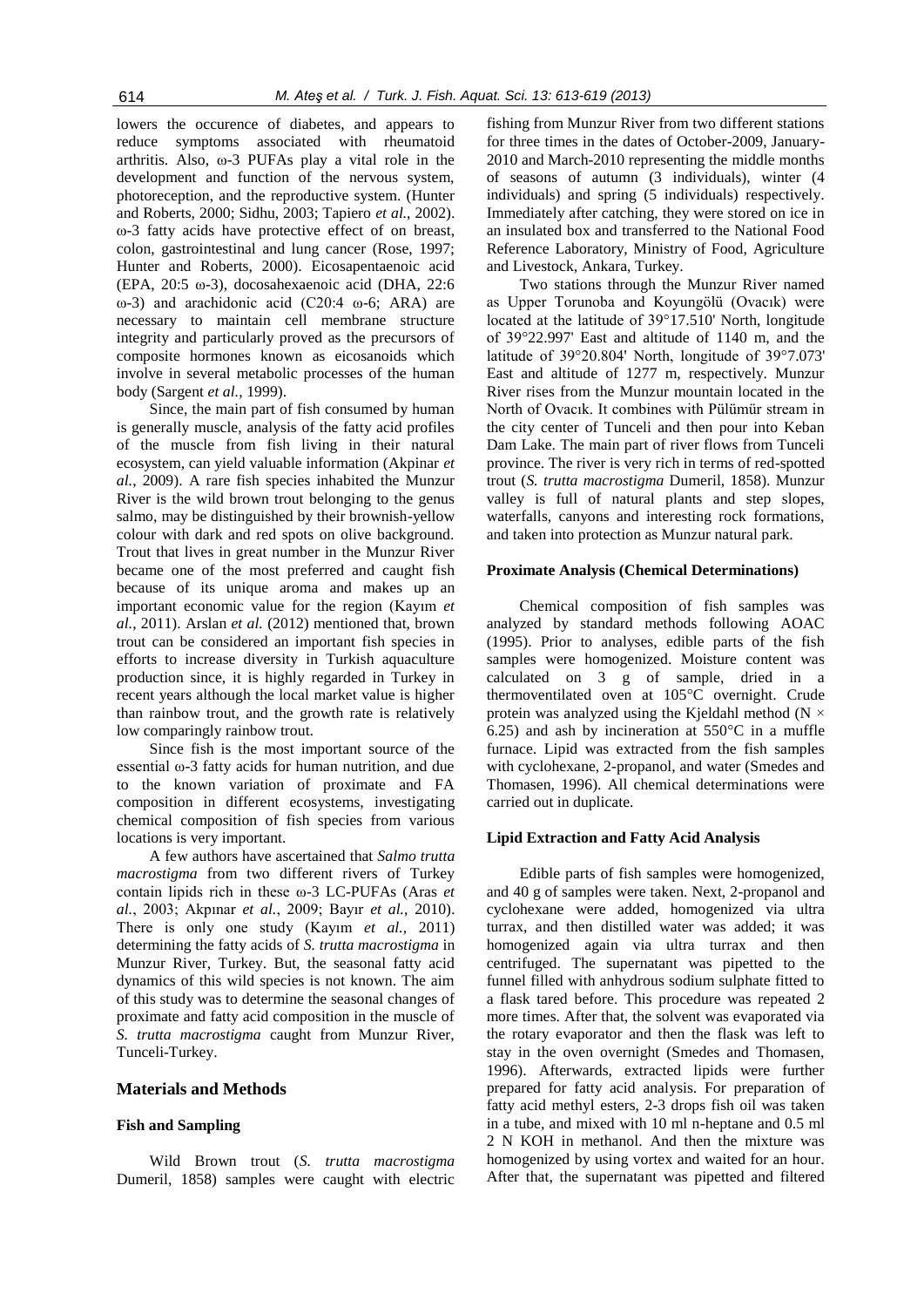from 0.45 µm filter disc and taken into 2 ml vial, and injected to the Agilent GC-FID (EN ISO 5509, 2000).

Fatty acids methyl esters (FAME) were analyzed on a Hewlett Packard (HP) Agilent 6890N model gas chromatograph (GC), equipped with a flame ionization detector (FID) and fitted with a JW 122- 2362, DB-23 capillary column (60 m x 0.25 mm i.d. x 0.25 µm thickness). Helium was used as the carrier gas at a constant pressure of 27.56 psi with an initial flow of 1.0 mL/min, and an average velocity of 23 cm/sec. Injection port was maintained at 220°C, and the sample was injected in split mode with a split ratio of 20:1. Detector temperature was 250°C. Column temperature was started at 150°C, and then programmed at 1°C/min to 155°C, ramped at 1°C/min to 160°C, 2°C/min to 180°C, 0.70°C/min to 194°C, 3°C/min to 200°C, and 10°C/min to 230°C, and held for 13 min. Helium was used as the make up gas at a constant flow of 30 mL/min, and hydrogen and dry air were used as detector gases (EN ISO 5508, 1990).

Identification of fatty acids was carried out by comparing sample FAME peak relative retention times with those obtained for Supelco standards (Supelco 37 Compounds FAME mix 10 mg/ml in CH2Cl2 – 47885 U, Supelco 1819-1 Ampule FAME mix C4-C24). Results of each fatty acids were expressed as FID response area relative percentages of the total fatty acids determined (EN ISO 5508, 1990).

### **Results and Discussion**

The proximate composition of wild brown trout is shown in Table 1. The values of protein and lipid were determined as 18.85% and 2.84%, 19.47% and 1.48%, and 19.19% and 2.24% for autumn, winter and spring respectively. The values of dry matter and ash were determined as 21.67% and 1.15%, 21.51% and 1.18%, and 22.63% and 1.20% for autumn, winter and spring respectively. As also shown in Table 1, the average length and weight of red-spotted trout were found as 20.2 cm and 99.8 g, 23.6 cm and 157.4 g, and 17 cm and 66.1 g for autumn, winter and spring respectively. For this species while total protein content in winter was determined to be higher than in other seasons, total lipid content in autumn was determined to be higher comparatively. Data on proximate composition of wild brown trout were found almost same with the results of the study of Kayım *et al.* (2011) and generally in agreement with the results of the study of Turchini *et al.* (2003). The proximate composition of *S. trutta macrostigma* showed variability throughout the year due to the factors like season, temperature, age, maturity level, fluctuations in availability and compositions of food as mentioned before by Love (1997).

Lipid content ranged between 1.48%-2.84% showing that the species belong to low fat fish (2-4 % lipid) as indicated by Ackman, 1989 and Bayır *et al.*, 2010. Lipid results in this study were found lower than the results of the study of Arslan *et al.* (2012), and were found in agreement with the studies of Kaushik *et al.* (2006) and Bayır *et al.* (2010) since the range is comprised between 1.0 % and 4.5 % in wild salmonids as mentioned by Bayır *et al.* (2010).

The maximum lipid content of the *S.t.macrostigma* was determined in the autumn and the lowest lipid content in the winter. In the study of Aras *et al.* (2009); it was found that the highest gonado-somatic index values were determined in the autumn, and they dramatically decreased in the winter indicating that reproduction period was between the second half of autumn and first half of winter for *S.t.macrostigma*. Lowest lipid content in winter can be attributed to the spawning period. Lipids and proteins are mobilised from the muscle and transferred to the gonads in the reproductive period (Love, 1997). Also it is known that fish use lipids preferentially rather than carbohydrates as an energy source and need them during sexual maturation (Bayır *et al.*, 2010).

Crude protein and ash results were found similar with Turchini *et al.* (2003), lower than Arslan *et al.* (2012) and higher than Şahin *et al.* (2011). The proximate composition differences between this study and the other studies could be the result of different fish species, feeding regime, environment, season and age. The fatty acid composition of the wild brown trouts which were captured in different seasons were presented in Table 2. In general, the fatty acid composition of the fish analysed is in agreement with the data available on the fatty acid composition of the *Salmo trutta* sp. in the literature (Akpinar *et al.*, 2009; Kayım *et al.*, 2011).

The major fatty acids in the trout were identified as C18:1 ω-9 (oleic acid), C16:0 (palmitic acid),

**Table 1.** Proximate composition of *Salmo trutta macrostigma* in Munzur River in different seasons (%)

| Sample Component | <b>Seasons</b>             |                |               |
|------------------|----------------------------|----------------|---------------|
|                  | Autumn                     | Winter         | Spring        |
| N                |                            |                |               |
| Moisture $(\%)$  | 78.33                      | 78.49          | 77.37         |
| Protein $(\%)$   | 18.85 (86.98) <sup>*</sup> | 19.47 (90.52)  | 19.19 (84.80) |
| Lipid $(\%)$     | 2.84(13.11)                | 1.48(6.88)     | 2.24(9.90)    |
| Ash $(\%)$       | 1.15(5.31)                 | 1.18(5.49)     | 1.20(5.30)    |
| Length $(cm)$    | $20.2 \pm 1.9$             | $23.6 \pm 1.8$ | $17\pm1.7$    |
| Weight $(g)$     | $99.8 \pm 28.5$            | $157.4 \pm 38$ | $66.1 \pm 27$ |

\* Values in parentheses represent percentage on dry matter basis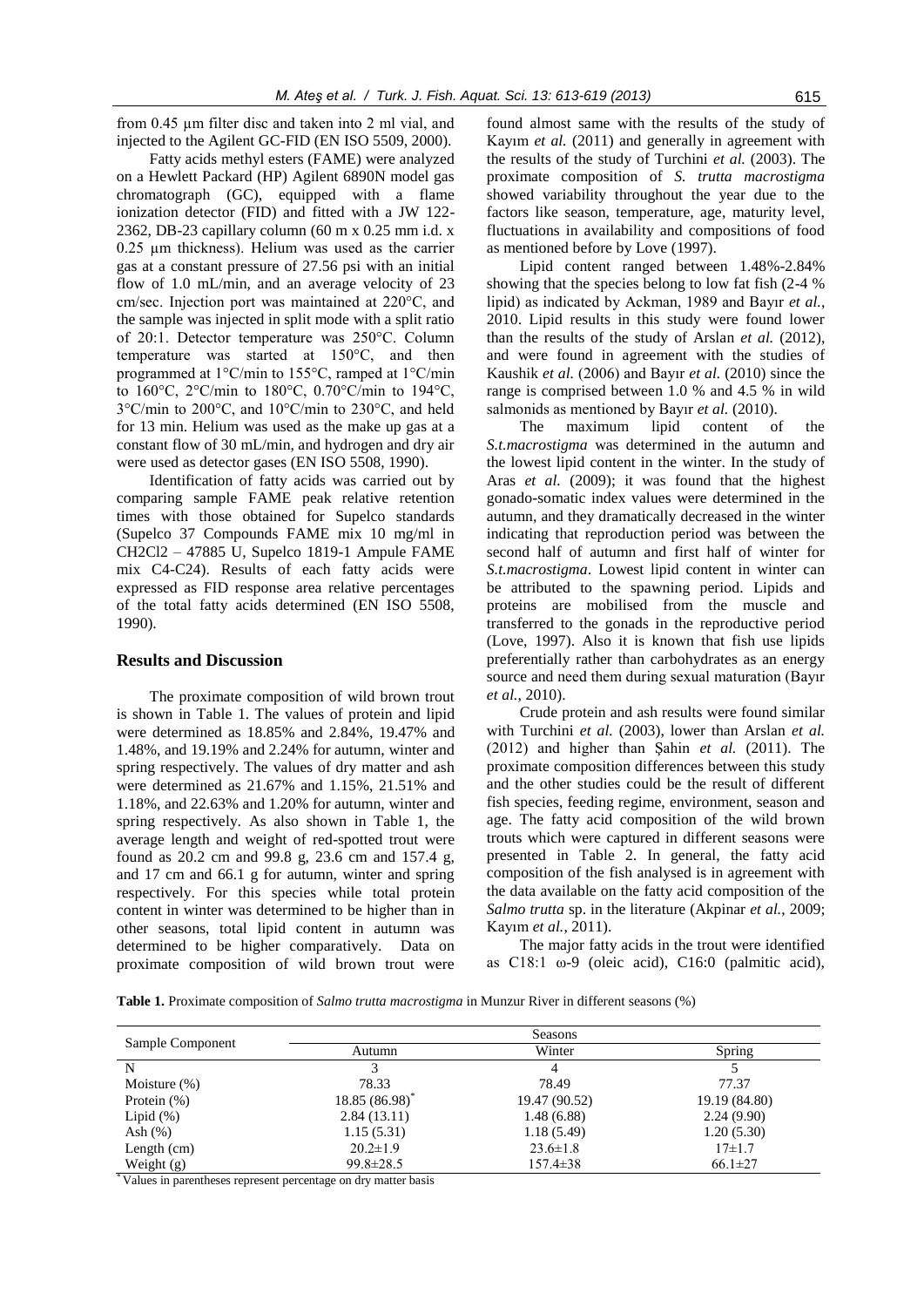| Salmo trutta macrostigma       | Seasons                  |                          |                          |
|--------------------------------|--------------------------|--------------------------|--------------------------|
| Fatty acids                    | Autumn (%)               | Winter $(\%)$            | Spring (%)               |
| C12:0                          |                          | 0.26                     | 0.27                     |
| C13:0                          |                          | $\blacksquare$           | 0.05                     |
| C14:0                          | 3.18                     | 1.94                     | 2.13                     |
| C15:0                          | 0.26                     | 0.39                     | 0.52                     |
| C16:0                          | 23.29                    | 17.57                    | 18.27                    |
| C17:0                          | 0.51                     | 1.02                     | 1.03                     |
| C18:0                          | 3.99                     | 3.74                     | 3.98                     |
| C20:0                          | 0.21                     | 0.14                     | 0.14                     |
| C21:0                          | 0.57                     | 1.02                     | 1.05                     |
| C22:0                          | 0.17                     | 0.11                     | 0.18                     |
| C24:0                          | 0.08                     | 0.11                     | 0.11                     |
| $\Sigma$ SFA                   | 32.26                    | 26.3                     | 27.73                    |
| $C14:1 \omega - 5$             | 0.19                     | 0.10                     | 0.11                     |
| $C15:1$ ω-5                    | $\overline{\phantom{a}}$ | 0.03                     | $\overline{\phantom{a}}$ |
| $C16:1$ ω-7                    | 11.54                    | 6.94                     | 8.11                     |
| $C17:1$ ω-7                    | 0.62                     | 0.33                     | 0.19                     |
| $C18:1$ ω-9                    | 20.27                    | 28.66                    | 29.35                    |
| $C20:1$ $\omega$ -9            | 0.26                     | 1.04                     | 1.41                     |
| $C22:1 \omega - 9$             | 0.04                     | 0.14                     | 0.17                     |
| $C24:1 \omega - 9$             | 0.09                     | 0.25                     |                          |
| ΣMUFA                          | 33.01                    | 37.49                    | 39.34                    |
| $C18:3 \omega - 3c$            | 10.68                    | 8.98                     | 5.47                     |
| $C18:3 \omega - 3t$            |                          | 0.46                     |                          |
| $C20:3 \omega - 3$             | 0.63                     | 1.98                     | 2.66                     |
| $C20:5 \omega - 3$             | 7.79                     | 4.46                     | 4.43                     |
| C22:6 $\omega$ -3              | 10.02                    | 12.80                    | 11.22                    |
| $\Sigma$ @-3 PUFA              | 29.12                    | 28.68                    | 23.78                    |
| $C18:2$ ω-6 c                  | 4.71                     | 6.23                     | 7.00                     |
| $C18:2 \omega - 6t$            | 0.13                     | $\overline{\phantom{0}}$ | $\overline{a}$           |
| C18:3 $\omega$ -6              | 0.29                     | $\overline{\phantom{a}}$ | $\overline{\phantom{a}}$ |
| $C20:2 \omega - 6$             | 0.21                     | 0.88                     | 1.53                     |
| $C20:4 \omega - 6$             | 0.26                     | 0.40                     | 0.61                     |
| $\Sigma$ 0-6 PUFA              | 5.60                     | 7.51                     | 9.14                     |
| $\Sigma$ PUFA                  | 34.72                    | 36.19                    | 32.92                    |
| $\omega$ -3/ $\omega$ -6 ratio | 5.20                     | 3.82                     | 2.60                     |
| EPA+DHA                        | 17.81                    | 17.26                    | 15.65                    |

**Table 2.** Fatty acid composition of *Salmo trutta macrostigma* in Munzur River in different seasons (% of total fatty acids)

C22:6 ω-3 (docosahexaenoic acid, DHA), C16:1 ω-7 (palmitoleic), C18:3 ω-3c (linolenic acid), C18:2 ω-6c (linoleic acid), C20:5 ω-3 (eicosapentaenoic acid, EPA), C18:0 (stearic acid), C14:0 (myristic acid) respectively, in all seasons. These findings are in accordance with the results of Kayım *et al.* (2011), Akpinar *et al.* (2009), Bayır *et al.* (2010) and Aras *et al.* (2003).

As indicated by Ackman (1989), fish are relatively low in SFA (<30 %) generally, and our results are also in accordance with this finding except with the result of 32.26 % in autumn.

Eleven fatty acids were determined in terms of SFA. The major SFAs identified were C16:0 (palmitic acid), C18:0 (stearic acid), C14:0 (myristic acid), C21:0 (heneicosaenoic acid) and C17:0 (margaric acid) however some trace amounts of SFAs, like C15:0 (pentadecanoic acid), C20:0 (arachidic acid), C22:0 (behenic acid), C24:0 (lignoceric acid), C12:0 (lauric acid) and C13:0 (tridecanoic acid) were also present. The finding of predominance of C16:0, C18:0, C14:0 fatty acids is in accordance with Aras *et al.* (2003), Akpinar *et al.* (2009), Bayır *et al.* (2010), and Kayım *et al.* (2011).

Eight fatty acids were determined in terms of MUFA. The levels of C18:1 ω-9 (oleic acid) and C16:1  $\omega$ -7 (palmitoleic acid) in the wild brown trout were found as the highest two fatty acids in MUFA within the range of 20.27% - 29.35%, and 6.94% - 11.54%, respectively. Although C18:1 ω-9 (oleic acid) values were found higher in this study, the findings indicating the dominance of these two fatty acids are in accordance with the studies of Aras *et al.* (2003), Kayım *et al.* (2011) and Bayır *et al.* (2010). In the study of Bayır *et al.* (2010) apart from the fatty acids mentioned above, also C20:1 ω-9 (eicosenoic acid) were found as dominant.

Ten fatty acids were determined in terms of PUFA. Major fatty acids were determined as C22:6 ω-3 (docosahexaenoic acid-DHA), C18:3 ω-3c (cislinolenic acid), C18:2 ω-6c (linoleic acid), and C20:5 ω-3 (eicosapentaenoic acid-EPA). This finding is in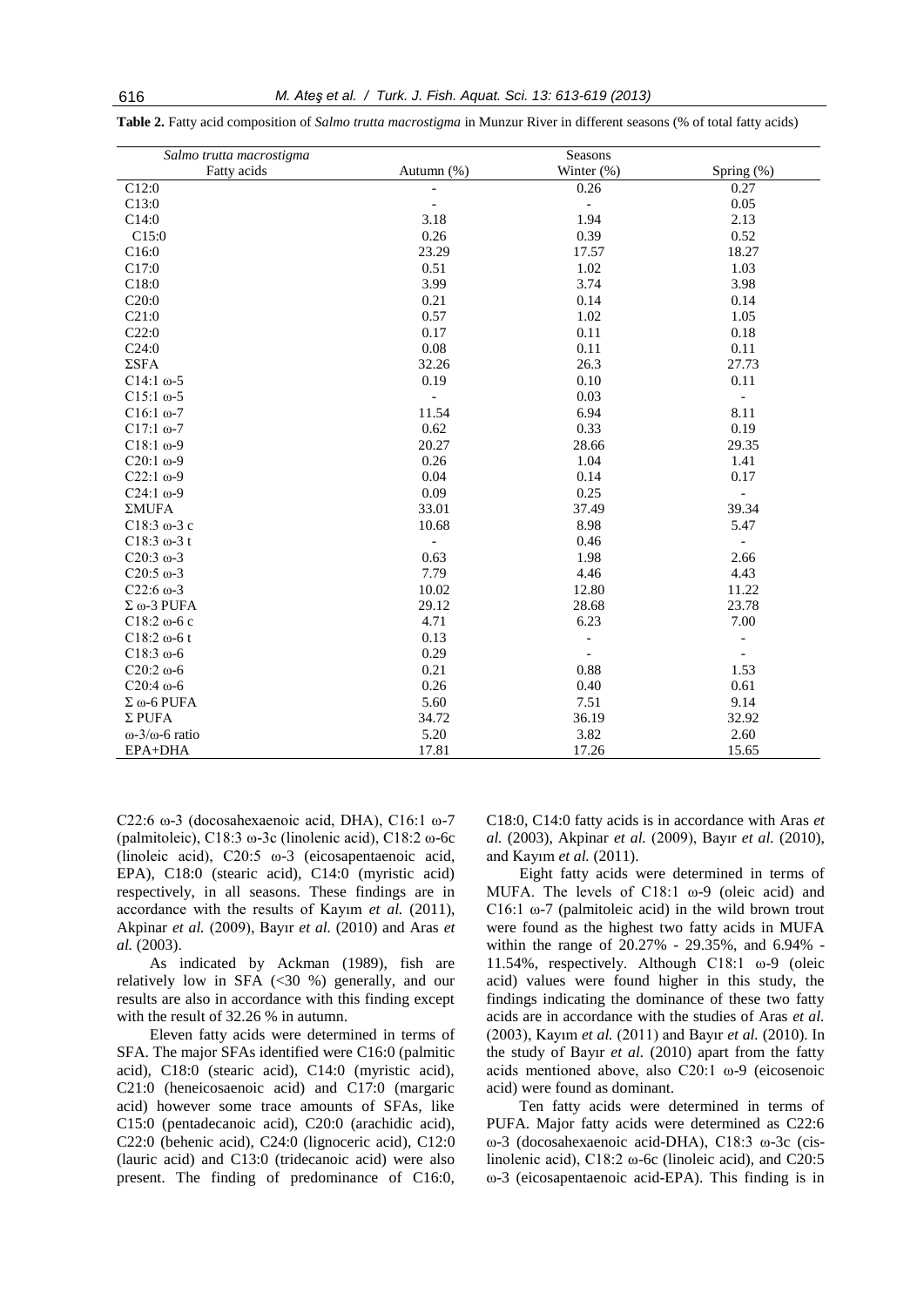accordance with the finding of Akpinar *et al.* (2009) and Kayım *et al.* (2011), but different from Aras *et al.* (2003) and Bayır *et al.* (2010). Trace amounts of ω-3 fatty acids named as C18:3 ω-3t (trans-linolenic acid) and C20:3 ω-3 (methyl cis 11, 14, 17 eicosatrienoic acid) respectively. Also trace amounts of ω-6 fatty acids named as C18:2 ω-6t (trans-linoleic acid), C18:3 ω-6 (gamma-linolenic acid), C20:2 ω-6 (cis 11, 14-eicosadienoic acid), C20:3 ω-6 (methyl cis 8, 11, 14 eicosatrienoic acid), C20:4 ω-6 (arachidonic acid), C22:2 ω-6 (methyl cis 13,16 docosadienoic acid). Although other PUFAs like C22:5 ω-3 and C20:3 ω-6 were determined in other studies we did not determine these fatty acids.

Fatty acid composition of fish muscle is influenced by its diet. The lipids of fresh water feeds are characterized by linoleic  $(C18:2 \quad \omega-6)$  and linolenic (C18:3 ω-3) acids and EPA (Çelik *et al.*, 2005). The finding of the dominance of linoleic, linolenic and EPA in our study is similar with this finding since trout is a freshwater fish, but apart from these fatty acids, DHA was found as the most abundant ω-3 fatty acid. Also, the fatty acid composition of fresh water fish is characterized by high contents of ω-6 PUFA (Çelik *et al.*, 2005), and it means that generally lower  $\omega$ -3/ $\omega$ -6 PUFA ratio is found in freshwater species in comparison to marine species (Hunter and Roberts, 2000). As indicated by Henderson and Tocher (1987); the ratio of  $\omega$ -3/ $\omega$ -6 PUFAs in total lipids of freshwater fishes ranges between 0.5 and 3.8, whereas it is 4.7–14.4 for marine fish species. The total  $\omega$ -3 fatty acid concentrations were found higher than the total ω-6 fatty acid concentrations, and the ratio of ω-3/ω-6 PUFAs ranged between 2.60-5.20 in our study. This finding may be explained by the study of Hunter and Roberts (2000) indicating that; carnivores, due to their consumption of other fish in which chain elongation and desaturation is completed, were rich in long chain ω-3 PUFA's but lower in linolenic acid. Results of total ω-6 PUFA percentages were found in accordance with the Ackman (2000) study indicating that freshwater fish contain 5-10 % ω-6 PUFA.

In our study the range of the concentrations of the fatty acids is in the order of MUFA>PUFA>SFA. This finding is similar with Akpinar *et al.* (2009), but different from the other studies (Aras *et al.*, 2003; Kayım *et al.*, 2011; Bayır *et al.*, 2010) since being of MUFA concentrations dominant in our study. But finding of PUFA>SFA is in accordance with the findings of Aras *et al.* (2003) and Kayım *et al.* (2011) but, not similar with the study of Bayır *et al.* (2010) mentioning SFA>MUFA.

In our study; fatty acid concentrations showed variation in seasons, also individual and total fatty acid concentrations varied between our study and the other studies. The type and amount of fatty acids may vary among species and within a species, also even between tissues of fish (Akpinar *et al.*, 2009) due to the factors like season, the type and availability of

feed, water temperature, pH, salinity, reproduction cycle, size, sex or age of fish, geographic location and whether fish are wild or farm-raised (Hunter and Roberts, 2000; Kris-Etherton *et al.*, 2002; Gökçe *et al.*, 2004; Kaushik *et al.*, 2006; Ackman, 1989; Henderson and Tocher, 1987).

As indicated by Kris-Etherton *et al.* (2002); The American Heart Association dietary advisory recommends that persons with coronary heart disease should consume about one gram of fish oil (EPA and DHA) daily. If one meal is considered as 227 g, as indicated by Sidhu (2003), wild brown trout living in Munzur River provides adequate amount of omega-3 PUFAs (0.58-1.15 g per meal).

The low fat nature of seafood plus the presence of eicosapentaenoic acid (EPA, C20:5 ω-3) and docosahexaenoic acid (DHA, C22:6 ω -3) provide additional health benefits (Hunter and Roberts, 2000). Although, chain elongation and desaturation processes are more efficient in freshwater fish than in marine fish, research indicates that freshwater fish generally have lower levels of ω-3 PUFA; (Akpinar *et al.*, 2009; Çelik *et al.*, 2005); especially C20 and C22 PUFA's and higher levels of saturated fats and ω-6 PUFA's than marine fish (Hunter and Roberts, 2000). Cold and deep sea fish species have higher levels of long chain highly unsaturated ω-3 fatty acids in their diets than warm-water species having higher levels of ω-6 and ω-9 fatty acids (Hunter and Roberts, 2000). As indicated by Çelik *et al.* (2005); fish need PUFA to provide the lower water temperature adaptation and the melting temperatures of ω-3 fatty acids are lower than ω-6 fatty acids (Çelik *et al.*, 2005). Generally a decrease in temperature results an increase in the degree of unsaturation (Hunter and Roberts, 2000) and, it is estimated that ω-3 PUFA contents of fish in warm regions are lower (Çelik *et al.*, 2005). Our results are in accordance with these findings.

This study investigated the proximate composition and fatty acid profile of wild brown trout captured from Munzur River. Chemical analysis of freshwater fish is important, due to the dietary and medical interest on the role of fatty acids in human health, and being relatively a cheaper source of animal protein of high biological value as Jabeen and Chaudry (2011) mentioned. In conclusion, wild brown trout living in Munzur river could be considered as an important protein and ω-3 fatty acid source in the human diet according to the nutritional quality results evaluated in terms of proximate and fatty acid composition.

Since ω-3 PUFAs, such as eicosapentaenoic acid (20:5 ω-3, EPA) and docosahexaenoic acid (22:6 ω-3, DHA), are effectively synthesized only by aquatic organisms (Sushchik *et al.*, 2007), and considering all the beneficial effects on human health; it may be advised to consume a variety of fish at least 1 to 2 times a week, avoiding deep-fried fish or fast-food fish, in order to maintain or enhance our present-day health by obtaining these essential fatty acids (Arts *et*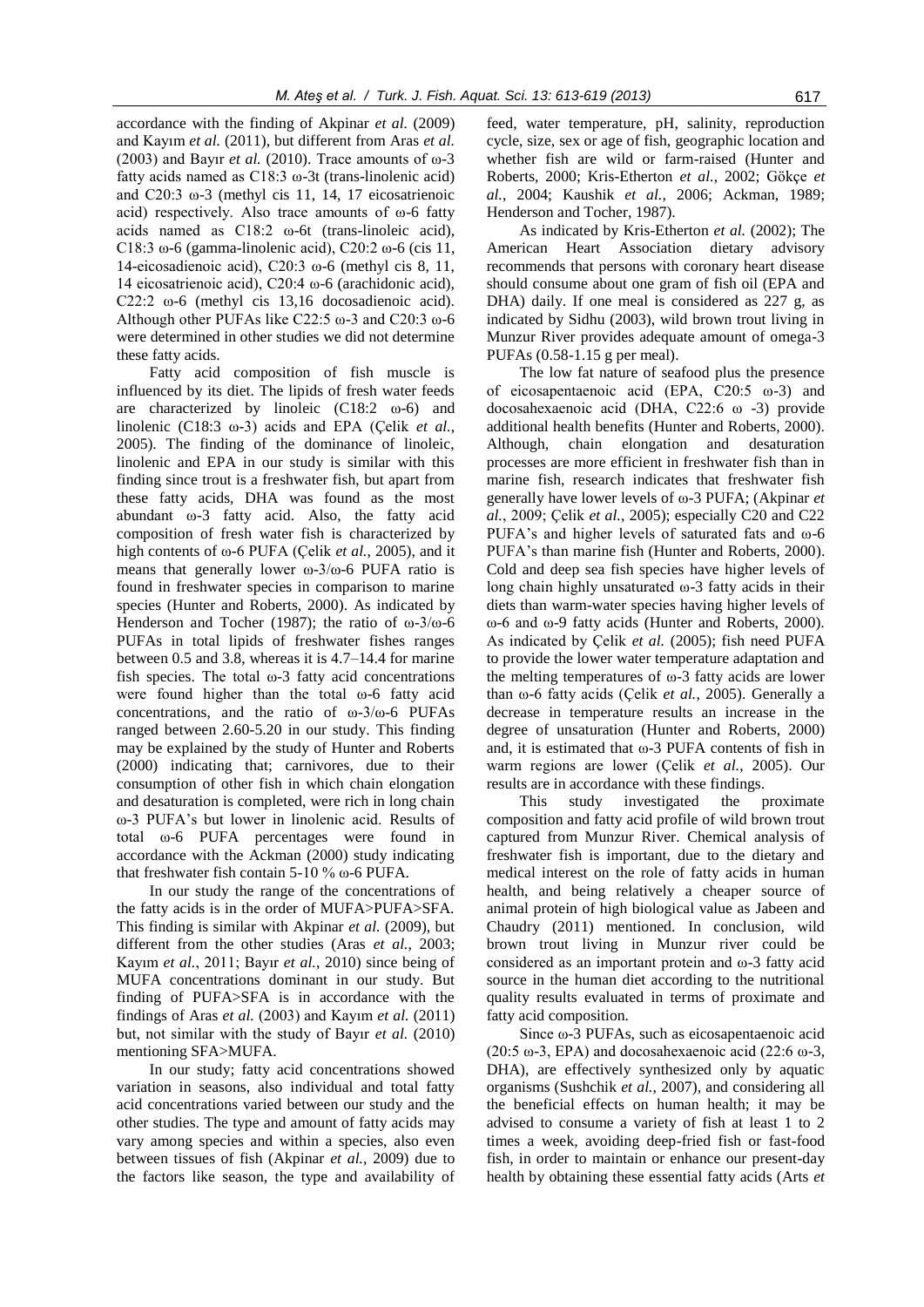*al.*, 2001).

It appears that only one study (Kayim *et al.*, 2011) on the chemical compositions and fatty acid profiles of this fish species in the study area is available. Therefore this study on seasonal variation of chemical and fatty acid composition of *S.t.macrostigma* will form the basis for further research in this field of fish chemistry for the benefits of human beings.

# **References**

- Ackman, R.G. 1989. Nutritional composition of fats in seafoods. Progress in Food and Nutrition Science, 13: 161–241.
- Ackman, R.G. 2000. Fish is more than a brain food. IIFET 2000. Proceedings. Canadian Institute of Fisheries Technology Dalhouise University Halifax, Nova Scotia, Canada. 6 pages.
- Akpinar, M.A., Görgün, S. and Akpinar, A.E. 2009. A comparative analysis of the fatty acid profiles in the liver and muscles of male and female *Salmo trutta macrostigma*. Food Chemistry, 112: 6–8. doi:10.1016/j.foodchem.2008.05.025
- AOAC. 1995. Official Methods of Analysis of the Association of Official Analytical Chemists. 16th ed. Edited by Patricia Cunniff. Arlington, VA, USA.
- Aras, N.M., Bayır, A., Sirkecioglu, A.N., Bayır, M., Aksakal, E. and Haliloglu, H.I. 2009. Seasonal changes in antioxidant defense system of livers and gills of *Salmo trutta caspius*, *Salmo trutta labrax* and *Salmo trutta macrostigma*. Journal of Fish Biology, 74: 842-856. doi:10.1111/j.1095-8649.2008.02164.x
- Aras, N. M., Haliloğlu, H. İ., Bayır, A., Atamanalp, M. and Sirkecioğlu, A. N. 2003. Karasu Havzası Yeşildere Çayı olgun dere alabalıkları (*Salmo trutta macrostigma*, Dumeril, 1858)'nda farklı dokuların yağ asidi kompozisyonlarının karşılaştırılması. Turkish Journal of Veterinary and Animal Sciences, 27: 887- 892.
- Arslan, M., Sirkecioglu, N., Bayir, A., Arslan, H. and Aras, M. 2012. The influence of substitution of dietary fish oil with different vegetable Oils on performance and fatty acid composition of brown trout, *Salmo trutta*. Turkish Journal of Fisheries and Aquatic Sciences, 12: 391-399. doi: 10.4194/1303-2712-v12\_3\_04
- Arts, M. T., Ackman, R. G. and Holub, B. J. 2001. "Essential fatty acids" in aquatic ecosystems: A crucial link between diet and human health and evolution. Canadian Journal of Fisheries and Aquatic Sciences, 58: 122–137. doi: 10.1139/f00-224
- Bayır, A., Sirkecioglu, A. N., Aras, M. N., Aksakal, E., Haliloglu, H. I. and Bayır, M. 2010. Fatty acids of neutral and phospholipids of three endangered trout: Salmo trutta caspius Kessler, Salmo trutta labrax Pallas and Salmo trutta macrostigma Dumeril. Food Chemistry, 119: 1050–1056. doi:10.1016/j.foodchem.2009.07.064
- Çelik, M., Diler, A. and Küçükgülmez, A. 2005. A comparison of the proximate compositions and fatty acid profiles of zander (*Sander lucioperca*) from two different regions and climatic conditions. Food Chemistry, 92: 637–641.

doi:10.1016/j.foodchem.2004.08.026

EN ISO 5508. 1990. Animal and vegetable fats and oils—

Analysis by gas chromatography of methyl esters of fatty acids.

- EN ISO 5509. 2000. Animal and vegetable fats and oils— Preparation of methyl esters of fatty acids.
- Gökçe, M. A., Taşbozan, O., Çelik, M. and Tabakoğlu, S. S. 2004. Seasonal variations in proximate and fatty acid compositions of female common sole (*Solea solea*). Food Chemistry, 88: 419–423. doi:10.1016/j.foodchem.2004.01.051
- Henderson, R.J. and Tocher, D.R. 1987. The lipid composition and biochemistry of freshwater fish. Progress in Lipid Research, 26: 281–347.
- Hunter, B.J. and Roberts, D.C.K. 2000. Potential impact of the fat composition of farmed fish on human health. Nutrition Research, 20: 1047-1058.
- Jabeen, F. and Chaudhry, A.S. 2011. Chemical compositions and fatty acid profiles of three freshwater fish species. Food Chemistry, 125: 991- 996. doi:10.1016/j.foodchem.2010.09.103
- Kaushik, S. J., Corraze, G., Radunz-Neto, J., Larroquet, L. and Dumas, J. 2006. Fatty acid profiles of wild brown trout and Atlantic salmon juveniles in the Nivelle basin. Journal of Fish Biology, 68: 1376–1387. doi:10.1111/j.1095-8649.2006.01005.x
- Kayım, M., Öksüz, A., Özyılmaz, A., Kocabaş, M., Can, E., Kızak, V. and Ateş, M. 2011. Proximate composition, fatty acid profile and mineral content of wild brown trout (*Salmo trutta* sp.) from Munzur River in Tunceli, Turkey. Asian Journal of Chemistry, 23: 3533-3537.
- Kris-Etherton, P. M., Harris, W. S. and Appel, L.J. 2002. Fish consumption, fish oil, omega-3 fatty acids, and cardiovascular disease. Circulation, 106: 2747–2757. doi: 10.1161/01.CIR.0000038493.65177.94
- Lauritzen, L., Hansen, H. S., Jorgensen, M. H. and Michaelsen, K. F. 2001. The essentiality of long chain n-3 fatty acids in relation to development and function of the brain and retina. Progress in Lipid Research, 40: 1–94.
- Love, R. M. 1997. Biochemical dynamics and the quality of fresh and frozen fish. In G. M. Hall (Ed.), Fish processing technology 1–31. London, UK. Blackie Academic and Professional.
- Rose, D. P. 1997. Dietary fatty acids and cancer. The American Journal of Clinical Nutrition, 66 (Suppl): 998–1003.
- Sargent, J., Bell, G., McEvoy, L., Tocher, D. and Estevez, A. 1999. Recent developments in the essential fatty acid nutrition of fish. Aquaculture, 177: 191–199.
- Sidhu, K.S. 2003. Health benefits and potential risks related to consumption of fish or fish oil. Regulatory Toxicology and Pharmacology, 38: 336–344. doi:10.1016/j.yrtph.2003.07.002
- Smedes, F. and Thomasen, T.K. 1996. Evaluation of the Bligh and Dyer lipid determination method. Marine Pollution Bulletin, 32: 681–688.
- Sushchik, N.N., Gladyshev, M.I. and Kalachova, G.S. 2007. Seasonal dynamics of fatty acid content of a common food fish from the Yenisei river, Siberian grayling, Thymallus arcticus. Food Chemistry, 104: 1353– 1358. doi:10.1016/j.foodchem.2007.01.050
- Şahin, Ş. A., Başçınar, N., Kocabaş, M., Tufan, B., Köse, S. and Okumuş, İ. 2011. Evaluation of meat yield, proximate composition and fatty acid profile of cultured brook trout (*Salvelinus fontinalis* Mitchill, 1814) and Black Sea Trout (*Salmo trutta labrax*  Pallas, 1811) in comparison with their hybrid. Turkish Journal of Fisheries and Aquatic Sciences, 11: 261-